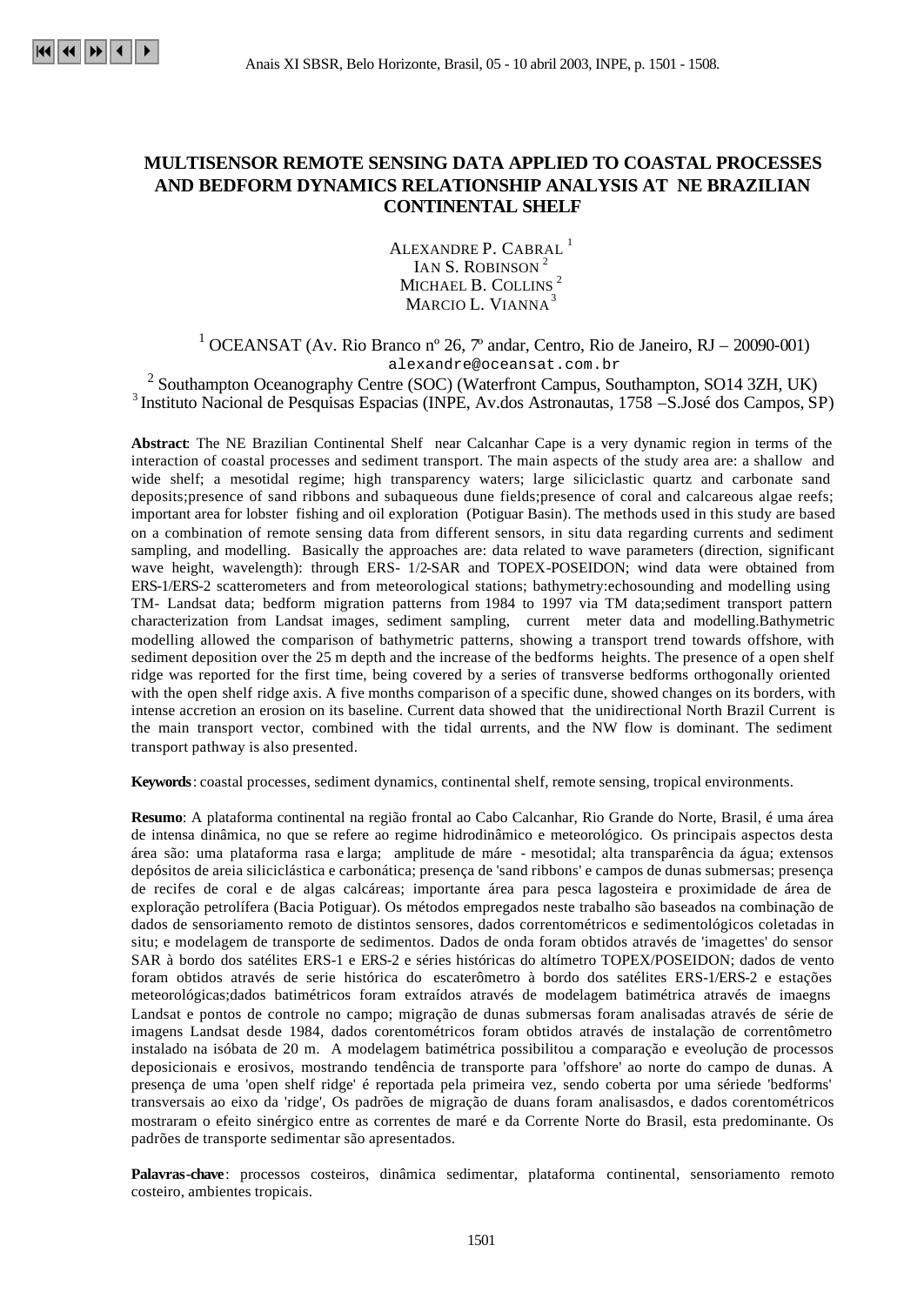## **1. Introduction**

The NE Brazilian Continental Shelf nea Calcanhar Cape (Figure 1) is a very dynamic region in terms of the interaction of coastal processes and sediment transport. The area has a combination of unique characteristics which allow the development of extense bedform deposits and, in the other hand, it allows the investigation using a combination of remote sensing and in situ data and modelling. The main aspects of the study area are:

- a shallow and wide shelf:
- under the effect of trade winds:
- under the effect of an unidirectional SE-NW current throughout the year;
- a mesotidal regime (average amplitude  $=2.4$  m);
- high transparency waters;
- large siliciclastic quartz and carbonate sand deposits;
- presence of sand ribbons and subaqueous dune fields positioned in a cross- shore gradation;
- presence of a long open shelf ridge (30 km);
- presence of coral and calcareous algae reefs;
- important area for lobster fishing and oil exploration (Potiguar Basin)

The main objectives of the study are:

- Characterisation of the main sedimentary features present in the area;
- Investigation of the bedform characteristics that reflect control by the hydrodynamic processes;
- Study of the bedform dynamics in short (4 months) and long (15 years) time scale;
- Characterisation of an open shelf ridge and related bedforms.

## **2. Methodology**

The methods used in this study are based on a combination of remote sensing data from different sensors, in situ data regarding currents and sediment sampling, and modelling. Basically the approaches are:

Data related to wave parameters (direction, significant wave height, wavelength): through ERS- 1/2 SAR Wave mode and TOPEX- POSEIDON Altimeter;

- Bathymetric characterisation: echosounding and modelling using TM- Landsat data;
- Bedform migration patterns from 1084 to 1997 via TM data;

• Sediment transport pattern characterization from Landsat images, sediment sampling, current meter data and modelling.

Thirteen Landsat images were used, covering 1984 to 1999. Wind and wave data were extracted from different sources: wind data from - ERS-1 and ERS-2 scatterometers (from 1992 to 1999), in situ data from Calcanhar Lighthouse Brazilian Navy meteorogical station (from 1997-1999); wave data from ERS-2 imagettes and in situ observation.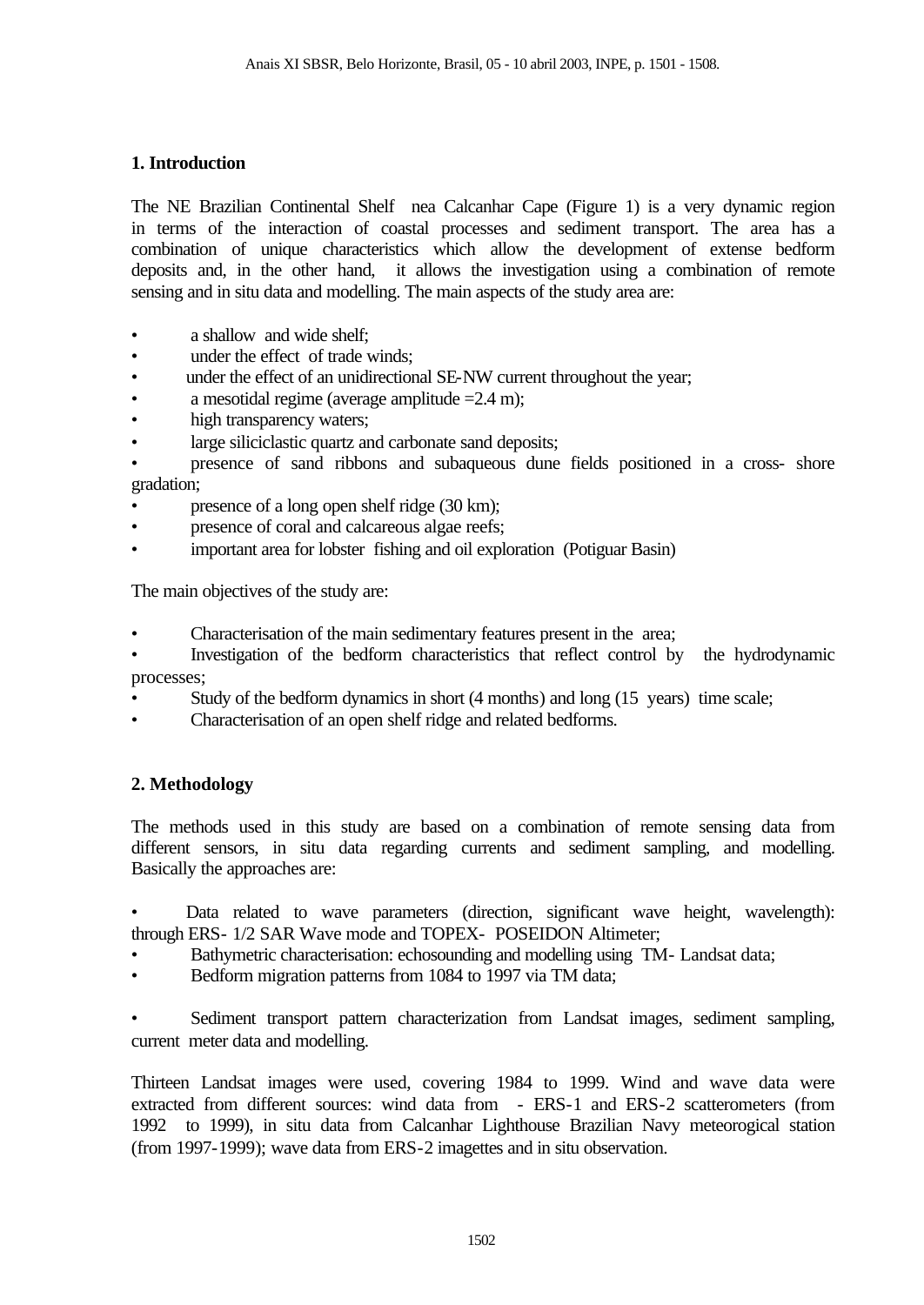Current data were collected from a currentmeter mooring deployed at 22 m depth, from July to December 1997. Bathymetric data were colected during a field work campaign (July/August 1997). Sediment sampling was also carried out during July/August 1997 campaign. Previous sediment data analysis were also used in the discussion, basically those showed in Vianna et al (1991), Vianna et al (1993) and Testa (1996).

Bathymetric modelling were carried out based on the Lyzenga (1977) approach, modified by Cabral (1993) as follows:

# $L_i$  (**a**)=  $L_{si}$  + **c** (**a**)  $R_{bi}$  exp [ -k<sub>*i*</sub> fz (**a**) ],

where,  $L_i$  = radiance band I,  $L_{si}$  = radiance deep area, f = sec  $\theta$  + sec  $\phi$ ,

c( $\alpha$ ) =atmosphere irradiance, R<sub>bi</sub> = reflectance depth, ki water attenuation

coefficient for band I,  $z(\alpha) =$  depth

Assuming,

 $\mathbf{r}_{\mathbf{bi}} = \mathbf{c}(\mathbf{a}) \mathbf{R}_{\mathbf{bi}}$  and  $\mathbf{x}_i = \mathbf{ln} (\mathbf{L}_i - \mathbf{L}_{si})$  (after Lyzenga, 1979)

$$
Z = \frac{Rb2 - Rb1 + 1 \t x1 - 1 \t x2}{f(k_2 - k_1) \t f(k_2 - k_1) \t f(k_2 - k_1)}
$$

 $k_1$  and  $k_2$  = water attenuation coefficient for band 1 and band 2, respect.

Rb1 and Rb2 = apparent reflectance for bands 1 and 2 respectively.

#### **3**. **Results and Discussion**

Bathymetric modelling allowed the comparison of bathymetric patterns in different periods. Figure 2 shows the 3D bathymetry for two periods showing and intense transport trend towards offshore, with sediment deposition over the 25 m depth and the increase of the bedforms heights.

Figure 3 shows two bathymetric profiles over the open shelf ridge. This feature is the first of that nature to be report in the southern hemisphere. The open shelf ridge is covered by a series of transverse bedforms mainly orthogonally oriented with the open shelf ridge axis. The depth profiles indicates a more sharp bathymetric in the SE part of the ridge, with a more smooth profile in NW part.

Figure 4 shows a 5 months comparison of a specific dune, showing changes on its geometry, mainly related to the borders, with intense accretion an erosion on its baseline.

Current data showed that the unidirectional North Brazil Current is the main transport vector, combined with the tidal currents, and the NW flow is dominant. Figure 5 shows the proposed sediment transport pathways for the continental shelf. The main trend is toward NW from 10 o 25 m isobaths. Between 5 to 15 m a residual transport is also present due to the effect of tidal currents. In the coastal areas (up to 5m), a longitudinal transport is present towards NW.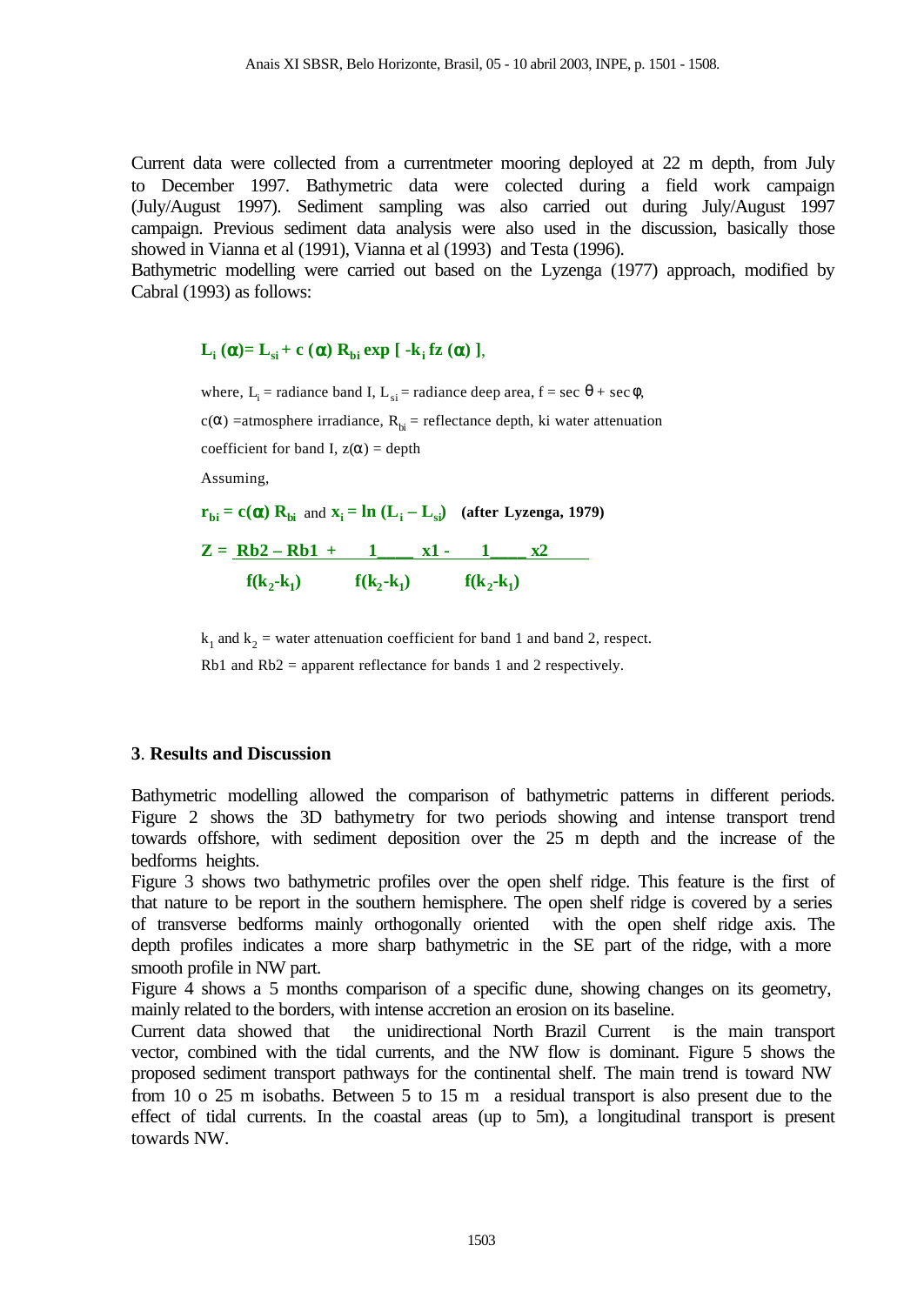### **4. Conclusions**

- TM-images co-registration did show slow bedform migration along 15 years.
- The sandwave field as whole moved 1.5 km northwestward.
- During austral winter period sandwaves changed geometry, mainly width and length.
- An open shelf ridge in the area is reported for the first time, showing long main axis long main axis (25 km), with height from 8 to 10 m, and a series of bedforms \ positioned on its landward side. The seaward side present step slope with sediment transport northeastward.
- Calculations of bedload transport and estimation of net transport are been performed.

Obs.: This work was conducted under the CNPq studenship number 200672-94-0.

## **5. References**

Cabral, A.P.; (1993) Extração da batimetria e mapeamento temático de tipos de substrato na plataforma continental do Rio Grande do Norte através de imagens TM-Landsat. MSc Dissertation, National Institute for Space Research -INPE, 123 p.

 Cabral, A.P; Collins, M.B.; Robinson, I.S. (2000) Dynamics of an open shelf ridge and sandwaves at the NE Brazilian continental shelf through remote sensing and field data. Marine Sandwave Dynamics Workshop, Lille, France, 241-245.

Lyzenga, D.R. (1979) Applied Optics, 17: 379-383.

 Vianna, M.L.; Solewicz, R.; Cabral, A.P., Testa, V. (1991). Continental Shelf Research, 11(6): 509-524.

 Vianna, M.L.; Cabral, A.P.; Gherardi, D. (1993). International Journal of Remote Sensing, 14(16): 2971-2983.

 Testa , V. (1996) Quaternary sediments of the shallow shelf, Rio Grande do Norte, NE Brazil. PhD. Thesis, Royal Holloway University of London, UK, 411 p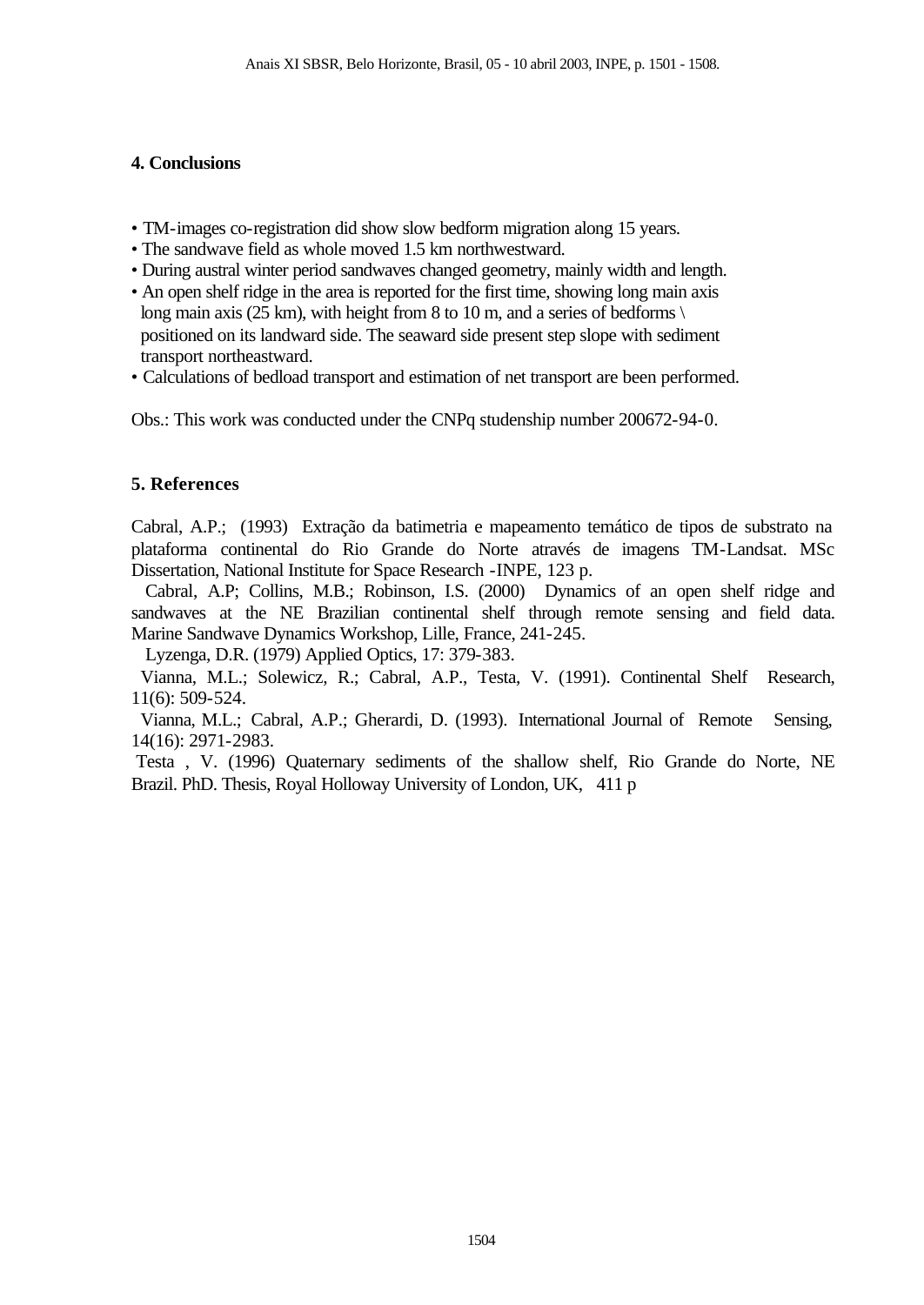

Figure 1 – Overview of the study with the main deposition zones.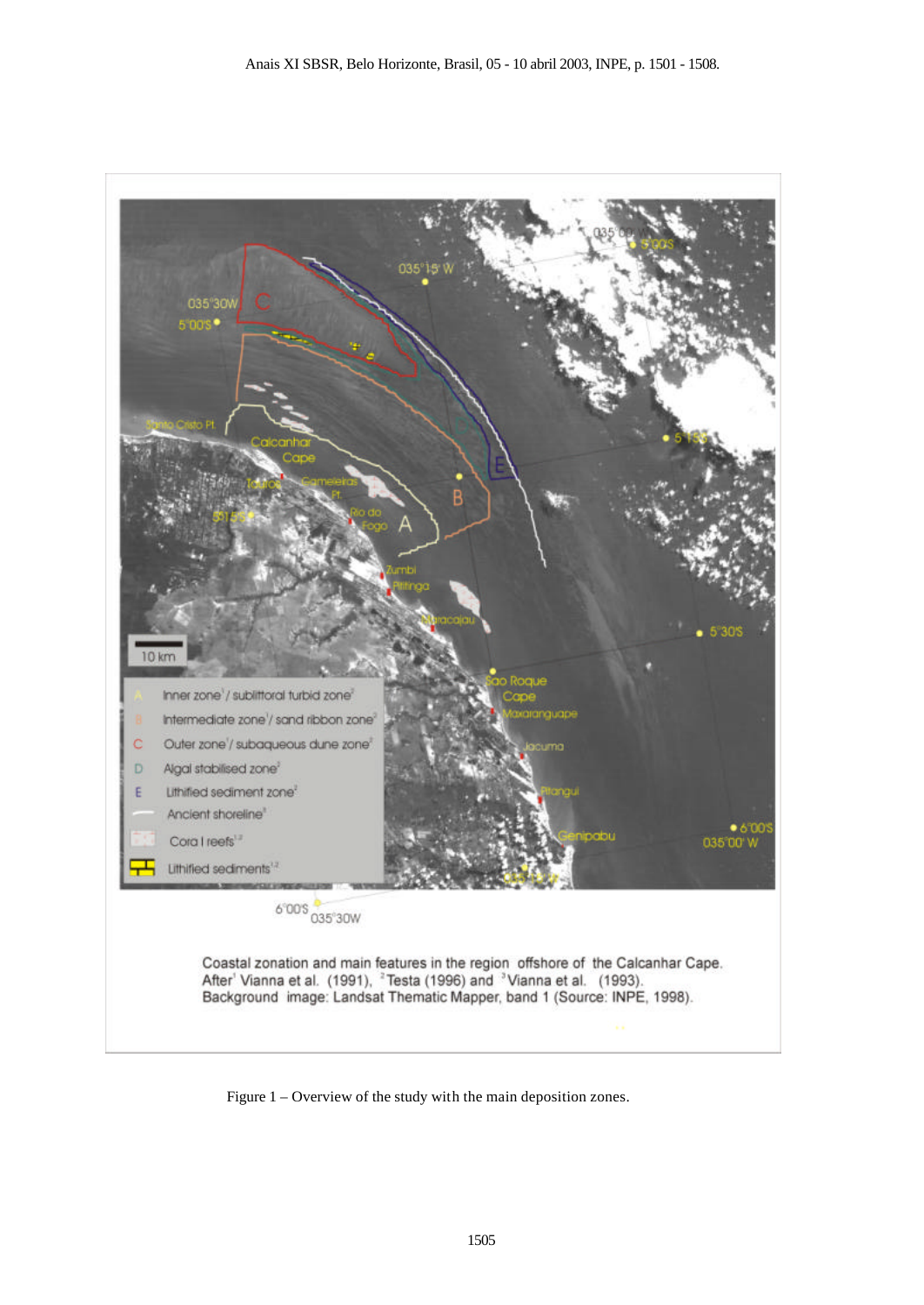

Figure 2 – Study area with the main bedform deposits.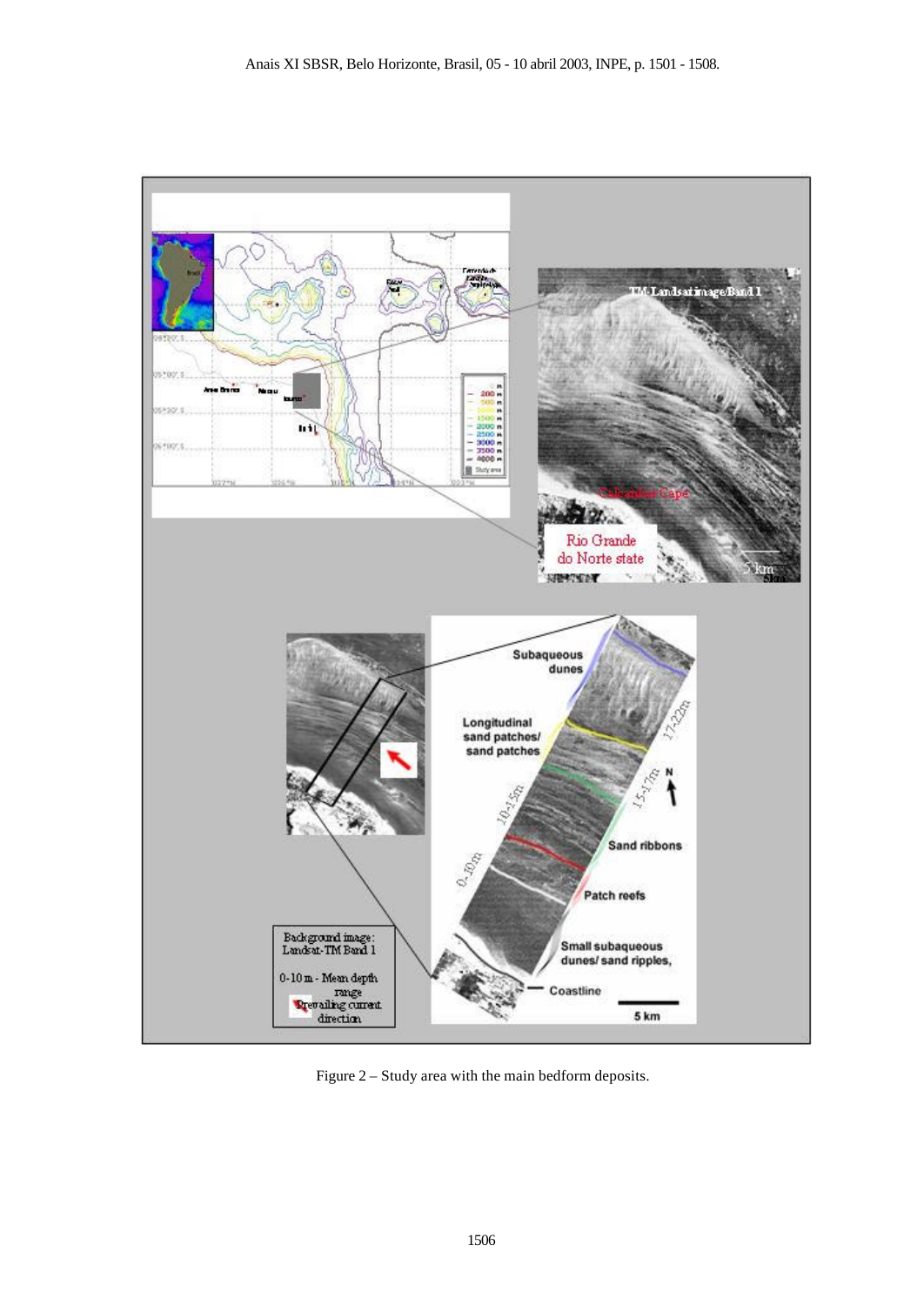





Figure 4- Bathymetric transects across the open shelf ridge.